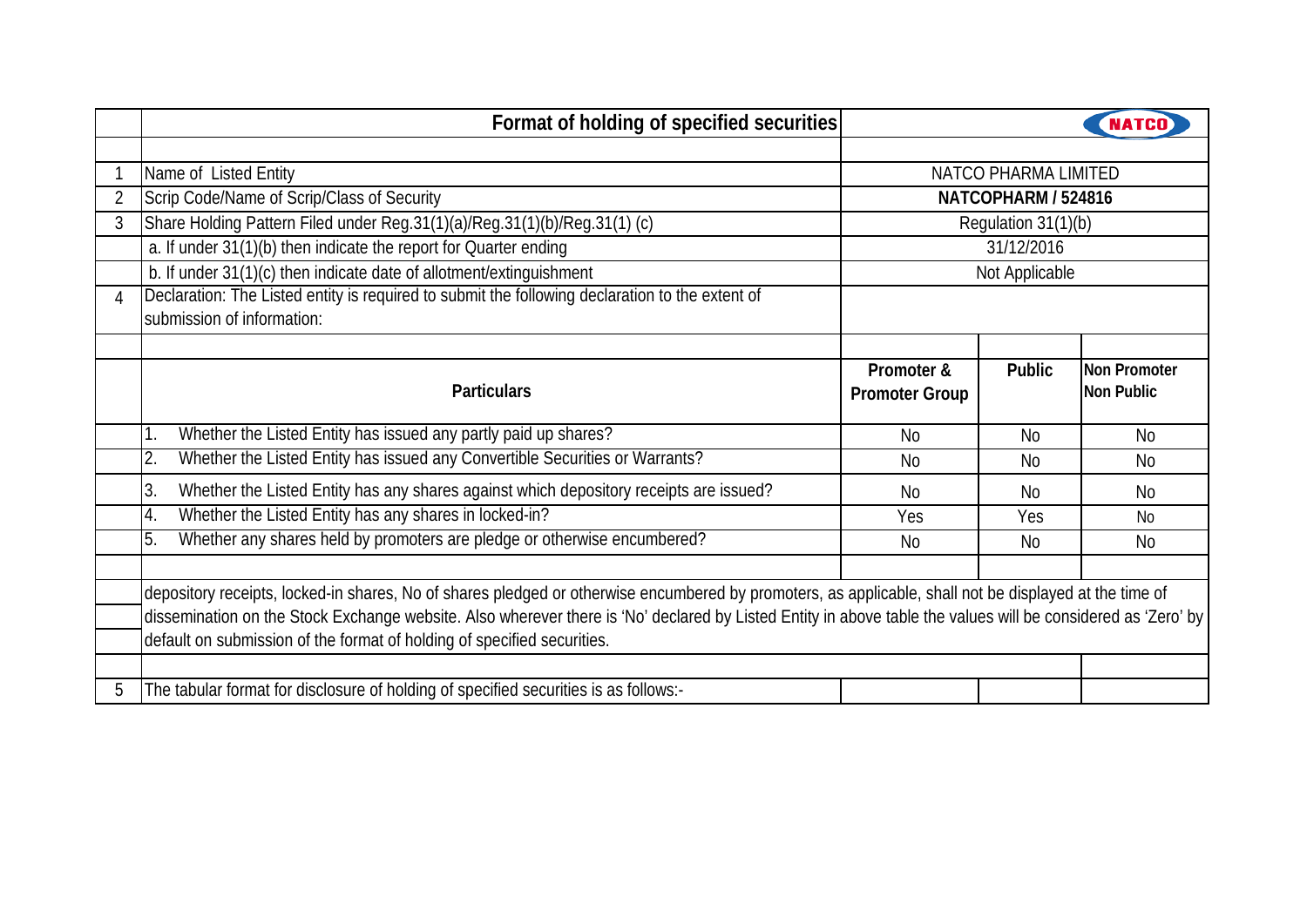## **Table I - Summary Statement holding of specified securities**

# NATCO

| <b>Cate</b> | <b>Category of shareholder</b> | Nos. of | No. of fully   | No. of        | No. of            | <b>Total nos.</b> | <b>Shareholding</b>         |               |                | <b>Number of Voting Rights held in each class of</b> |              |                    | No. of Shares Shareholding,        | <b>Number of Locked in</b> |                           | <b>Number of Shares</b> | <b>Number of</b>          |              |
|-------------|--------------------------------|---------|----------------|---------------|-------------------|-------------------|-----------------------------|---------------|----------------|------------------------------------------------------|--------------|--------------------|------------------------------------|----------------------------|---------------------------|-------------------------|---------------------------|--------------|
| gory        |                                | share   | paid up equity | <b>Partly</b> | shares            |                   | shares held as a % of total |               |                | securities                                           |              |                    | Underlying as a % assuming         |                            | shares                    | pledged or otherwise    | equity                    |              |
|             |                                | holders | shares held    |               | paid-up underlyin |                   | no. of shares               |               |                |                                                      |              |                    | <b>Outstanding</b> full conversion |                            |                           | encumbered              | shares held               |              |
|             |                                |         |                | equity        |                   |                   | (calculated as              | <b>Class</b>  | <b>Class Y</b> | <b>Total</b>                                         | Total as a % | convertible        | of convertible                     | No. (a)                    | As a % of total $No. (a)$ |                         | As a % of                 | in           |
|             |                                |         |                | <b>Shares</b> | <b>Depositor</b>  |                   | per SCRR                    | <b>EQUITY</b> |                |                                                      | of $(A+B+C)$ | securities         | securities (as a                   |                            | <b>Shar es held</b>       |                         | total Shar es             | dematerializ |
|             |                                |         |                | held          |                   |                   | 1957)                       |               |                |                                                      |              | <i>(including)</i> | percentage of                      |                            | (b)                       |                         | $\text{held}(\textbf{b})$ | ed form      |
|             |                                |         |                |               | <b>Receipts</b>   |                   |                             |               |                |                                                      |              | <b>Warrants</b> )  | diluted share                      |                            |                           |                         |                           |              |
|             |                                |         |                |               |                   |                   |                             |               |                |                                                      |              |                    | capital)                           |                            |                           |                         |                           |              |
|             |                                |         |                |               |                   |                   |                             |               |                |                                                      |              |                    |                                    |                            |                           |                         |                           |              |
| (1)         | (11)                           | (III)   | (IV)           | (V)           | (VI)              | $(VII) =$         | (VIII) As a % of            |               |                | (IX)                                                 |              | (X)                | $(XI) = (VII)+(X) As$              |                            | (XII)                     |                         | (XIII)                    | (XIV)        |
|             |                                |         |                |               |                   | $(IV)+(V)+(V)$    | $(A+B+C2)$                  |               |                |                                                      |              |                    | a % of (A+B+C2)                    |                            |                           |                         |                           |              |
|             |                                |         |                |               |                   |                   |                             |               |                |                                                      |              |                    |                                    |                            |                           |                         |                           |              |
| (A)         |                                |         |                |               |                   |                   |                             |               |                |                                                      |              |                    |                                    |                            |                           |                         |                           |              |
|             | Promoter & Promoter Group      | 23      | 89322320       |               |                   | 89322320          | 51.24                       | 89322320 0    |                | 89322320                                             | 51.24        |                    | 51.24                              | 808665                     | 0.460                     |                         |                           | 89322320     |
| (B)         | Public                         | 47094   | 84985480       |               |                   | 84985480          | 48.76                       | 84985480 0    |                | 84985480                                             | 48.76        |                    | 48.76                              | 210                        |                           | 0 <sub>0</sub>          |                           | 82722655     |
| (C)         |                                |         |                |               |                   |                   |                             |               |                |                                                      |              |                    |                                    |                            |                           |                         |                           |              |
|             | Non Promoter- Non Public       |         |                |               |                   |                   | 0                           |               | 010            |                                                      |              |                    | $\mathbf 0$                        |                            |                           | 0 0                     |                           |              |
|             | (C1) Shares underlying DRs     |         |                |               |                   |                   | $\Omega$                    |               | טונ            |                                                      | $\Omega$     |                    | $\Omega$                           |                            |                           | 0 <sub>0</sub>          |                           |              |
|             | (C2) Shares held by Employee   |         |                |               |                   |                   |                             |               |                |                                                      |              |                    |                                    |                            |                           |                         |                           |              |
|             | Trusts                         |         |                |               |                   |                   | $\Omega$                    |               |                |                                                      |              |                    | $\mathbf 0$                        |                            |                           | 0 <sub>0</sub>          |                           |              |
|             | Total                          | 47117   | 174307800      |               |                   | 174307800         | 100                         | 174307800 0   |                | 174307800                                            | 100          |                    | 100                                | 808875                     | 0.460                     |                         |                           | 172044975    |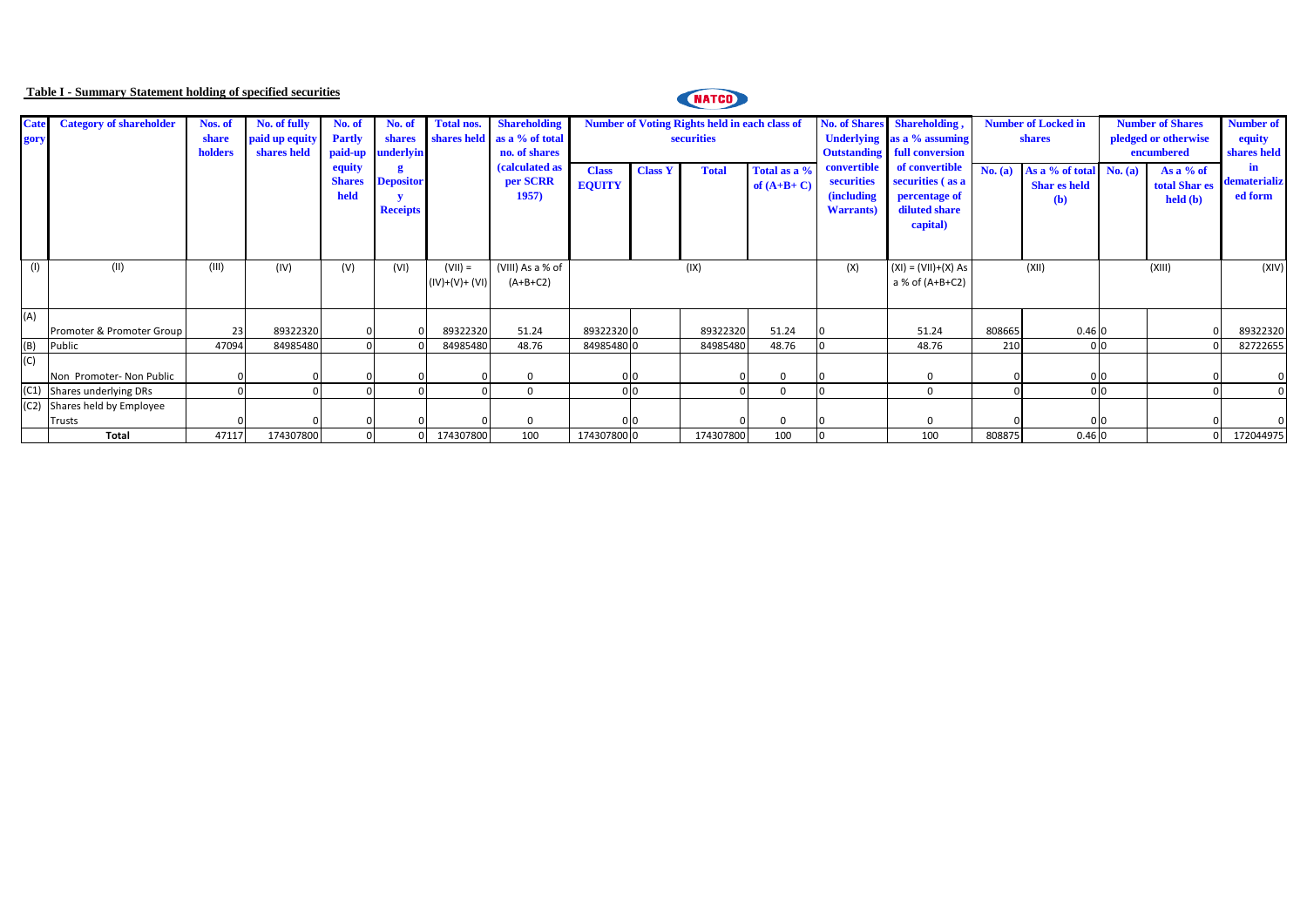#### **Table II - Statement showing shareholding pattern of the Promoter and Promoter Group**



| Catey | Category of shareholder                   | Pan Number        | Nos. of                  | No. of fully paid Partly paid |             | No. of shares     | Total nos. shares     | Sharehol ding %    |                     |                | Number of Voting Rights held in each class of securities | No Of Shares   | <b>TOTAL</b>    | Number Of Locked in         |               |            | <b>Number Of Shares Pledged</b> |              |                                   |
|-------|-------------------------------------------|-------------------|--------------------------|-------------------------------|-------------|-------------------|-----------------------|--------------------|---------------------|----------------|----------------------------------------------------------|----------------|-----------------|-----------------------------|---------------|------------|---------------------------------|--------------|-----------------------------------|
| ory   |                                           |                   | share                    | ip equity shares              | up equity   | underlying        | held                  | calculate d as per |                     |                |                                                          |                | Underlying      | hareholding as a%           | <b>Shares</b> |            | Or Otherwise encumbered         |              | Number Of<br><b>Equity Shares</b> |
|       |                                           |                   | holders                  | held                          | Shares held | <b>Depository</b> |                       | <b>SCRR, 1957</b>  |                     |                | Outstanding                                              | assuming full  |                 |                             |               |            | Held in                         |              |                                   |
|       |                                           |                   |                          |                               |             | Receipts          |                       |                    | <b>Class EQUITY</b> | <b>Class Y</b> | Total                                                    | Total as a % o | Convertible     | conversion of               | No. (a)       | As a % o:  | No. (a)                         | As a % of    | Dematerialized                    |
|       |                                           |                   |                          |                               |             |                   |                       |                    |                     |                |                                                          | $(A+B+C)$      | Securities(Incl | conversion of               |               | total Shar |                                 | total Share  | Form                              |
|       |                                           |                   |                          |                               |             |                   |                       |                    |                     |                |                                                          |                | ding Warrants   | convertible                 |               | es held (b |                                 | held(b)      |                                   |
|       |                                           |                   |                          |                               |             |                   |                       |                    |                     |                |                                                          |                |                 | securities as a             |               |            |                                 |              |                                   |
|       |                                           |                   |                          |                               |             |                   |                       |                    |                     |                |                                                          |                |                 |                             |               |            |                                 |              |                                   |
|       |                                           |                   |                          |                               |             |                   |                       |                    |                     |                |                                                          |                |                 | percentage                  |               |            |                                 |              |                                   |
|       |                                           | (II)              | (III)                    | (IV)                          | (V)         | (VI)              | $(VII = IV + V + VI)$ | (VIII)             |                     |                | (IX)                                                     |                |                 | $(X) (XI) = (VII)+(X)$ as a | (XII)         |            | (XIII)                          |              | (XIV)                             |
|       |                                           |                   |                          |                               |             |                   |                       |                    |                     |                |                                                          |                |                 | % of A+B+C2                 |               |            |                                 |              |                                   |
| (1)   | Indian                                    |                   |                          |                               |             |                   |                       |                    |                     |                |                                                          |                |                 |                             |               |            |                                 |              |                                   |
| (a)   | Individuals/Hindu Undivided Family        |                   | 15                       | 49166560                      |             |                   | 49166560              | 28.21              | 49166560            | $\sqrt{2}$     | 49166560                                                 | 28.21          |                 | 28.21                       | 621165        | 1.26       |                                 |              | 49166560                          |
|       | <b>VENKAIAH CHOWDARY</b>                  |                   |                          |                               |             |                   |                       |                    |                     |                |                                                          |                |                 |                             |               |            |                                 |              |                                   |
|       | NANNAPANENI HUF                           | AABHN7619B        |                          | 544004                        |             |                   | 5440045               | 3.12               | 5440045             |                | 544004                                                   | 3.12           |                 | 3.12                        |               |            |                                 |              | 5440045                           |
|       | KANTAMANI RATNA KUMAR                     |                   |                          |                               |             |                   |                       |                    |                     |                |                                                          |                |                 |                             |               |            |                                 |              |                                   |
|       |                                           | AAXPK9896R        |                          | 37500                         |             |                   | 37500                 | 0.02<br>0.65       | 37500               | $\Omega$       | 37500                                                    | 0.02           |                 | 0.02                        |               |            |                                 |              | 37500                             |
|       | DURGA DEVI NANNAPANENI                    | ABEPN6213F        |                          | 1128760                       |             |                   | 1128760               |                    | 1128760             | $\Omega$       | 1128760                                                  | 0.65           |                 | 0.65                        |               |            |                                 | $\Omega$     | 1128760                           |
|       | V C NANNAPANENI                           | ABEPN6301L        |                          | 35296770                      |             |                   | 35296770              | 20.25              | 3529677             | $\Omega$       | 35296770                                                 | 20.25          |                 | 20.25                       | 617625        | 1.75       |                                 |              | 35296770                          |
|       | RAJEEV NANNAPANENI                        | ABIPN9746K        |                          | 164797                        |             |                   | 1647975               | 0.95               | 164797              |                | 164797                                                   | 0.95           |                 | 0.95                        | 3125          | 0.19       |                                 | $\Omega$     | 1647975                           |
|       | RAMAKRISHNA RAO NANNAPANENI               | ABIPN9747J        |                          | 746410                        |             |                   | 746410                | 0.43               | 746410              |                | 746410                                                   | 0.43           |                 | 0.43                        |               |            |                                 |              | 746410                            |
|       | NEELIMA SITA NANNAPANEN                   | ABIPN9748H        |                          | 182960                        |             |                   | 182960                | 0.10               | 182960              |                | 182960                                                   | 0.10           |                 | 0.10                        |               |            |                                 |              | 182960                            |
|       | DEVENDRANTH ALAPATIE                      | ABQPA4117P        |                          | 15000                         |             |                   | 15000                 | 0.01               | 15000               | $\Omega$       | 15000                                                    | 0.01           |                 | 0.01                        |               |            |                                 | $\Omega$     | 15000                             |
|       | <b>BAPANNA ALAPATIO</b>                   | ABQPA4118C        |                          | 18300                         |             |                   | 18300                 | 0.01               | 18300               | $\Omega$       | 18300                                                    | 0.01           |                 | 0.01                        |               |            |                                 | $\Omega$     | 18300                             |
|       | <b>BAPINEEDU TUMMALA</b>                  | ACIPT7817Q        |                          | 415                           |             |                   | 415                   | 0.00               | 415                 |                | 415                                                      | 0.00           |                 | 0.00                        | 415           | 100.00     |                                 |              | 415                               |
|       | <b>TUMMALA JANSI</b>                      | ADWPT8310M        |                          | 247100                        |             |                   | 247100                | 0.14               | 247100              |                | 247100                                                   | 0.14           |                 | 0.14                        |               |            |                                 |              | 247100                            |
|       | <b>T ANANDA BABU</b>                      | AEWPT8476R        |                          | 473205                        |             |                   | 473205                | 0.27               | 473205              | $\Omega$       | 473205                                                   | 0.27           |                 | 0.27                        |               |            |                                 |              | 473205                            |
|       | VIDYADHARI TUMMALA                        | <b>AFBPT7439J</b> |                          | 442200                        |             |                   | 442200                | 0.25               | 442200              | $\Omega$       | 442200                                                   | 0.25           |                 | 0.25                        |               |            |                                 | $\Omega$     | 442200                            |
|       | <b>T ANILA</b>                            | AFGPT6537A        |                          | 62992                         |             |                   | 629920                | 0.36               | 62992               |                | 629920                                                   | 0.36           |                 | 0.36                        |               |            |                                 |              | 629920                            |
|       | VENKATA SATYA SWATHI                      |                   |                          |                               |             |                   |                       |                    |                     |                |                                                          |                |                 |                             |               |            |                                 |              |                                   |
|       | KANTAMANI                                 | AQCPK7971Q        |                          | 2860000                       |             |                   | 2860000               | 1.64               | 2860000             |                | 2860000                                                  | 1.64           |                 | 1.64                        |               |            |                                 |              | 2860000                           |
| (b)   | Central Governament/State                 |                   | $\Omega$                 |                               |             |                   |                       | $\Omega$           |                     | $\Omega$       |                                                          |                |                 | $\Omega$                    |               |            |                                 | $\Omega$     | $\Omega$                          |
| (b)   | <b>Fincial Institutions/Banks</b>         |                   | $\Omega$                 |                               |             |                   |                       | $\Omega$           |                     | $\Omega$       |                                                          |                |                 |                             |               |            |                                 |              | $\mathbf 0$                       |
| (d)   | Any Other                                 |                   |                          |                               |             |                   |                       |                    |                     |                |                                                          |                |                 |                             |               |            |                                 |              | $\Omega$                          |
| (e)   | <b>Bodies Corporate</b>                   |                   |                          | 37717220                      |             | $\Omega$          | 37717220              | 21.64              | 37717220            | $\Omega$       | 37717220                                                 | 21.64          | $\mathbf{a}$    | 21.64                       | 187500        | 0.50       | $\Omega$                        | $\Omega$     | 37717220                          |
|       | NATSOFT INFORMATION SYSTEMS               |                   |                          |                               |             |                   |                       |                    |                     |                |                                                          |                |                 |                             |               |            |                                 |              |                                   |
|       | PVT LTD                                   | AAACN8056E        |                          | 15767500                      |             |                   | 15767500              | 9.05               | 15767500            |                | 15767500                                                 | 9.05           |                 | 9.05                        |               |            |                                 |              | 15767500                          |
|       | TIME CAP PHARMA LABS LIMITED              | AAACT8345C        |                          | 17157220                      |             |                   | 17157220              | 9.84               | 17157220            |                | 17157220                                                 | 9.84           |                 | 9.84                        | 93750         | 0.55       |                                 |              | 17157220                          |
|       | NATCO AQUA LIMITED                        | AABCN2627E        |                          | 16000                         |             |                   | 16000                 | 0.01               | 16000               | $\Omega$       | 1600                                                     | 0.01           |                 | 0.01                        |               |            |                                 | $\Omega$     | 16000                             |
|       | NDL INFRATECH PRIVATE LIMITED             | AABCN6521D        |                          | 93750                         |             |                   | 93750                 | 0.05               | 93750               | $\Omega$       | 93750                                                    | 0.05           |                 | 0.05                        | 93750         | 100.00     |                                 | $\Omega$     | 93750                             |
|       | L And FS Trust Company Limited            | AABTN7202Q        |                          | 4082750                       |             |                   | 4082750               | 2.34               | 4082750             |                | 4082750                                                  | 2.34           |                 | 2.34                        |               |            |                                 |              | 4082750                           |
|       | IL & FS TRUST COMPANY LIMITED             | AACTD1349R        |                          | 600000                        |             |                   | 600000                | 0.34               | 600000              |                | 60000                                                    | 0.34           |                 | 0.34                        |               |            |                                 |              | 600000                            |
|       | Sub-Total(A)(1)                           |                   | 21                       | 86883780                      | O           |                   | 86883780              | 49.85              | 86883780            | $\mathbf{0}$   | 86883780                                                 | 49.85          | $\Omega$        | 49.85                       | 808665        | 0.93       |                                 | $\mathbf{0}$ | 86883780                          |
| (2)   | Foregin                                   |                   |                          |                               |             | $\Omega$          |                       | $\mathbf{0}$       |                     | $\Omega$       |                                                          | $\Omega$       |                 | $\mathbf{o}$                |               |            |                                 | $\Omega$     |                                   |
|       | Individuals(Non Resident Foreign          |                   |                          |                               |             |                   |                       |                    |                     |                |                                                          |                |                 |                             |               |            |                                 |              |                                   |
| (a)   | Individuals)                              |                   |                          | 2438540                       |             |                   | 2438540               | 1.40               | 2438540             |                | 2438540                                                  | 1.40           |                 | 1.40                        |               |            |                                 |              | 2438540                           |
|       | DURGADEVI NANNAPANENI                     | ABEPN6213F        |                          | 241034                        |             |                   | 2410340               | 1.38               | 2410340             | $\Omega$       | 241034                                                   | 1.38           | $\Omega$        | 1.38                        |               |            |                                 | $\Omega$     | 2410340                           |
|       | <b>RAJEEV N</b>                           | ABIPN9746K        |                          | 28200                         |             |                   | 28200                 | 0.02               | 28200               | $\Omega$       | 28200                                                    | 0.02           |                 | 0.02                        |               |            |                                 | $\Omega$     | 28200                             |
| (b)   | Government                                |                   | $\Omega$                 | n                             |             |                   |                       | $\mathbf{o}$       | $\Omega$            | $\Omega$       |                                                          | $\mathbf{o}$   |                 | $\mathbf{0}$                |               |            |                                 | $\mathbf{0}$ | $\mathbf 0$                       |
| (c)   | Institutions                              |                   | $\Omega$                 | $\Omega$                      |             |                   |                       |                    |                     | $\Omega$       |                                                          |                |                 |                             |               |            |                                 | $\Omega$     | $\mathbf{o}$                      |
| (d)   | <b>Foreign Portfolio Investors</b>        |                   | $\Omega$                 | $\sqrt{2}$                    |             |                   |                       |                    | $\Omega$            | $\mathbf{a}$   |                                                          | $\mathbf{0}$   | $\mathbf{a}$    | $\mathbf{0}$                |               |            |                                 | $\Omega$     | $\Omega$                          |
| (e)   | Any Other                                 |                   | $\Omega$                 | $\Omega$                      |             |                   |                       | $\Omega$           |                     | $\Omega$       |                                                          | $\Omega$       | $\Omega$        | $\mathbf{0}$                | $\Omega$      |            |                                 | $\Omega$     | $\Omega$                          |
|       | Sub-Total(A)(2)                           |                   | $\overline{\phantom{a}}$ | 2438540                       |             |                   | 2438540               | 1.40               | 2438540             |                | 2438540                                                  | 1.40           |                 | 1.40                        |               |            |                                 |              | 2438540                           |
|       |                                           |                   |                          |                               |             |                   |                       |                    |                     |                |                                                          |                |                 |                             |               |            |                                 |              |                                   |
|       | <b>Total Shareholding of Promoter and</b> |                   |                          |                               |             |                   |                       |                    |                     |                |                                                          |                |                 |                             |               |            |                                 |              |                                   |
|       | Promoter Group $A = (A)(1)+(A)(2)$        |                   | 23                       | 89322320                      |             |                   | 89322320              | 51.24              | 89322320            |                | 89322320                                                 | 51.24          |                 | 51.24                       | 808665        | 0.91       |                                 |              | 89322320                          |
|       |                                           |                   |                          |                               |             |                   |                       |                    |                     |                |                                                          |                |                 |                             |               |            |                                 |              |                                   |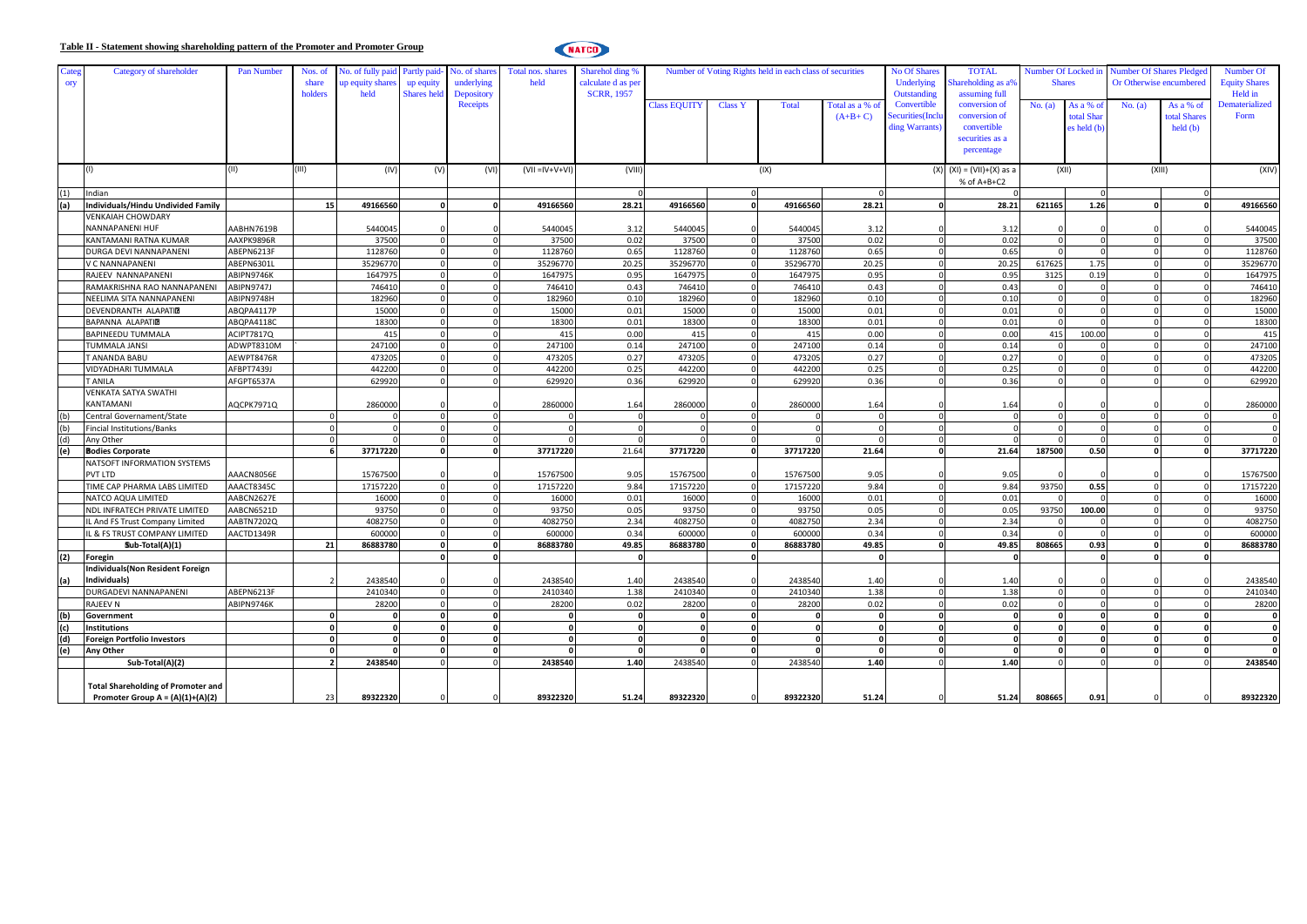#### **Table III - Statement showing shareholding pattern of the Public shareholder**

# NATCO

| Catego<br>ry | <b>Category of shareholder</b>                       | <b>Pan Number</b> | os. of share<br>holders | <b>No. of fully</b><br>paid up<br>equity | Partly<br>paid-up<br>equity | <b>No. of shar</b><br>underlying<br><b>Depository</b> | <b>Total nos.</b><br>shares held | <b>Share</b><br>holding <sup>9</sup><br>calculate d |                             | <b>Number of Voting Rights held in each class of securities</b> |              | <b>No Of Shares</b><br><b>Underlying</b><br><b>Outstanding</b> | <b>FOTAL Shareholding</b><br>as a% assuming full<br>conversion of | <b>Number Of Locked in</b><br><b>Shares</b> |                      | <b>Number Of Shares</b><br><b>Pledged Or Otherwise</b><br>encumbered |              | <b>Number Of</b><br><b>Equity Shares</b><br><b>Held</b> in<br><b>Dematerialized</b> |             |
|--------------|------------------------------------------------------|-------------------|-------------------------|------------------------------------------|-----------------------------|-------------------------------------------------------|----------------------------------|-----------------------------------------------------|-----------------------------|-----------------------------------------------------------------|--------------|----------------------------------------------------------------|-------------------------------------------------------------------|---------------------------------------------|----------------------|----------------------------------------------------------------------|--------------|-------------------------------------------------------------------------------------|-------------|
|              |                                                      |                   |                         | shares held                              | <b>Shares</b><br>held       | <b>Receipts</b>                                       |                                  | as per<br><b>SCRR.</b>                              | <b>Class EQUITY Class Y</b> |                                                                 | <b>Total</b> | <b>Total as a</b><br>% of                                      | <b>Convertible</b><br><b>Securities</b> (Inch                     | conversion of<br>onvertible securities      | No. (a)              | As a % of<br>total Sha                                               | No. (a)      | As a % of tota<br><b>Shar es held</b>                                               | <b>Form</b> |
|              |                                                      |                   |                         |                                          |                             |                                                       |                                  | 1957                                                |                             |                                                                 |              |                                                                | $(A+B+C)$ ding Warrants                                           | as a percentage                             |                      | es held (b)                                                          |              | (b)                                                                                 |             |
|              |                                                      |                   |                         |                                          |                             |                                                       |                                  |                                                     |                             |                                                                 |              |                                                                |                                                                   |                                             |                      |                                                                      |              |                                                                                     |             |
|              | (1)                                                  | (II)              | (III)                   | (IV)                                     | (V)                         | (VI)                                                  | $(VII = IV + V + VI)$            | (VIII)                                              |                             |                                                                 | (IX)         |                                                                | (X)                                                               | $(XI) = (VII)+(X)$ as a %<br>of A+B+C       | (XII)                |                                                                      |              | (XIII)                                                                              | (XIV)       |
| (1)          | <b>Institutions</b>                                  |                   |                         |                                          | n                           |                                                       |                                  | $\mathbf{0}$                                        |                             | I٥                                                              |              |                                                                |                                                                   |                                             |                      | $\mathbf{o}$                                                         |              | ol                                                                                  |             |
|              | Mutual Funds/UTI                                     |                   | 53                      | 9297689                                  |                             |                                                       | 929768                           | 5.33                                                | 9297689                     |                                                                 | 929768       | 9297689                                                        |                                                                   | 5.33                                        |                      |                                                                      |              |                                                                                     | 9294189     |
|              | Venture Capital Funds                                |                   |                         |                                          |                             |                                                       |                                  |                                                     |                             |                                                                 |              |                                                                |                                                                   |                                             |                      |                                                                      |              |                                                                                     |             |
|              | Alternate Investment Funds                           |                   |                         | 183101                                   |                             |                                                       | 183101                           |                                                     | 183101                      |                                                                 | 183101       | 183101                                                         |                                                                   |                                             |                      |                                                                      |              |                                                                                     | 183101      |
| (d)          | Foreign Venture Capital Funds                        |                   |                         |                                          |                             |                                                       |                                  |                                                     |                             |                                                                 |              |                                                                |                                                                   |                                             |                      | $\Omega$                                                             |              |                                                                                     |             |
| (e)          | Foreign Portfolio Investors - Individual (FPI)       |                   |                         | $\Omega$                                 |                             |                                                       |                                  | $\Omega$                                            |                             |                                                                 |              |                                                                |                                                                   |                                             |                      | $\Omega$                                                             |              |                                                                                     | $\Omega$    |
|              | Foreign Portfolio Investors - Corporate (FPI)        |                   | 102                     | 29215111                                 |                             |                                                       | 29215111                         | 16.76                                               | 29215111                    |                                                                 | 29215111     | 29215111                                                       |                                                                   | 16.76                                       |                      | $\Omega$                                                             |              |                                                                                     | 29215111    |
|              | NOMURA INDIA INVESTMENT FUND                         | AAAAN3240L        |                         | 2221593                                  |                             |                                                       | 222159                           | 1.27                                                | 2221593                     |                                                                 | 2221593      | 2221593                                                        |                                                                   | 1.27                                        |                      | $\Omega$                                                             |              |                                                                                     | 2221593     |
|              | CX SECURITIES LIMITED MOTHER FUND                    | AADCC6747J        |                         | 5994975                                  |                             |                                                       | 599497                           | 3.44                                                | 5994975                     |                                                                 | 5994975      | 599497                                                         |                                                                   | 3.44                                        |                      |                                                                      |              |                                                                                     | 5994975     |
|              | EM RESURGENT FUND                                    | AACCE5562C        |                         | 2053593                                  |                             |                                                       | 205359                           | 1.18                                                | 2053593                     |                                                                 | 205359       | 2053593                                                        |                                                                   | 1.18                                        |                      |                                                                      |              |                                                                                     | 2053593     |
|              | <b>HYPNOS FUND LIMITED</b>                           | AACCH6785N        |                         | 1900500                                  |                             |                                                       | 1900500                          | 1.09                                                | 1900500                     |                                                                 | 1900500      | 1900500                                                        |                                                                   | 1.09                                        |                      |                                                                      |              |                                                                                     | 1900500     |
|              | Financial Institutions/Banks                         |                   |                         | 138534                                   |                             |                                                       | 13853                            | 0.08                                                | 138534                      |                                                                 | 138534       | 138534                                                         |                                                                   | 0.08                                        |                      |                                                                      |              |                                                                                     | 137534      |
|              | <b>Insurance Companies</b>                           |                   |                         |                                          |                             |                                                       |                                  |                                                     |                             |                                                                 |              |                                                                |                                                                   |                                             |                      |                                                                      |              |                                                                                     | $\Omega$    |
|              | Provident Funds / Pension Funds                      |                   |                         |                                          |                             |                                                       |                                  |                                                     |                             |                                                                 |              |                                                                |                                                                   |                                             |                      | $\Omega$                                                             |              |                                                                                     | $\Omega$    |
|              | Any Other                                            |                   |                         |                                          |                             |                                                       |                                  | $\sqrt{ }$                                          |                             |                                                                 |              |                                                                |                                                                   |                                             |                      | $\Omega$                                                             |              |                                                                                     | $\Omega$    |
| (k)          | Foreign Institutional Investores                     |                   | 22                      | 6511804                                  |                             |                                                       | 6511804                          | 3.74                                                | 6511804                     |                                                                 | 6511804      | 6511804                                                        |                                                                   | 3.74                                        |                      | $\Omega$                                                             |              |                                                                                     | 6511804     |
|              | NOMURA SINGAPORE LIMITED                             | AADCN2750N        |                         | 1809000                                  |                             |                                                       | 180900                           | 1.04                                                | 180900                      |                                                                 | 1809000      | 180900                                                         |                                                                   | 1.04                                        |                      | $\Omega$                                                             |              |                                                                                     | 1809000     |
|              | Qualified Foreign Investor                           |                   |                         |                                          |                             |                                                       |                                  |                                                     |                             |                                                                 |              |                                                                |                                                                   |                                             |                      | $\Omega$                                                             |              |                                                                                     | $\Omega$    |
| (m)          | Qualified Foreign Investor-Corporate                 |                   |                         |                                          |                             |                                                       |                                  | $\Omega$                                            |                             |                                                                 | C            |                                                                |                                                                   |                                             |                      | $\Omega$                                                             |              |                                                                                     | $\Omega$    |
|              | Foreign Bodies Corp                                  |                   |                         |                                          |                             |                                                       |                                  | $\Omega$                                            |                             |                                                                 | $\Omega$     |                                                                |                                                                   |                                             |                      |                                                                      | $\Omega$     |                                                                                     | $\Omega$    |
|              | <b>Foreign Nation</b>                                |                   |                         | 125                                      |                             |                                                       | 125                              | 0.00                                                | 125                         |                                                                 | 125          | 125                                                            |                                                                   | 0.00                                        |                      |                                                                      |              |                                                                                     | 125         |
|              | Sub-Total(B)(1)                                      |                   | 182                     | 45346364                                 |                             |                                                       | 45346364                         | 26.02                                               | 45346364                    |                                                                 | 45346364     | 45346364                                                       |                                                                   | 26.02                                       |                      | $\Omega$                                                             |              |                                                                                     | 45341864    |
|              | Central Government/State Government(s)               |                   |                         |                                          |                             |                                                       |                                  |                                                     |                             |                                                                 |              |                                                                |                                                                   |                                             |                      |                                                                      |              |                                                                                     |             |
|              | Sub-Total(B)(2)                                      |                   |                         |                                          |                             |                                                       |                                  |                                                     |                             |                                                                 |              |                                                                |                                                                   |                                             |                      | $\Omega$                                                             |              |                                                                                     | $\Omega$    |
| (3)          | Non Institutions                                     |                   |                         |                                          |                             |                                                       |                                  |                                                     |                             |                                                                 |              |                                                                |                                                                   |                                             |                      | $\Omega$                                                             |              |                                                                                     |             |
|              | Individual ShareHolders holding nominal share        |                   |                         |                                          |                             |                                                       |                                  |                                                     |                             |                                                                 |              |                                                                |                                                                   |                                             |                      |                                                                      |              |                                                                                     |             |
|              | capital upto 2Lakh                                   |                   | 45185                   | 21482905                                 |                             |                                                       | 21482905                         | 12.32                                               | 21482905                    |                                                                 | 21482905     | 21482905                                                       |                                                                   | 12.32                                       | 210                  |                                                                      |              |                                                                                     | 19574380    |
|              | Individual ShareHolders holding nominal share        |                   |                         |                                          |                             |                                                       |                                  |                                                     |                             |                                                                 |              |                                                                |                                                                   |                                             |                      |                                                                      |              |                                                                                     |             |
| (b)          | capital in excess of 2Lakh                           |                   | 24                      | 12063100                                 |                             |                                                       | 1206310                          | 6.92                                                | 12063100                    |                                                                 | 12063100     | 12063100                                                       |                                                                   | 6.92                                        |                      |                                                                      |              |                                                                                     | 12063100    |
|              | DILIP.S.SHANGHVI                                     | AMPPS4862F        |                         | 5750000                                  |                             |                                                       | 5750000                          | 3.30                                                | 5750000                     |                                                                 | 5750000      | 5750000                                                        |                                                                   | 3.30                                        |                      |                                                                      |              |                                                                                     | 5750000     |
| (c)          | NBFCs Registered with RBI                            |                   |                         |                                          |                             |                                                       |                                  |                                                     |                             |                                                                 |              |                                                                |                                                                   |                                             |                      |                                                                      |              |                                                                                     | $\Omega$    |
| (d)          | <b>Employee Trusts</b>                               |                   |                         |                                          |                             |                                                       |                                  |                                                     |                             |                                                                 |              |                                                                |                                                                   |                                             |                      |                                                                      |              |                                                                                     | $\Omega$    |
|              | Overseas Depositories (Holding DRs) (Balancing       |                   |                         |                                          |                             |                                                       |                                  |                                                     |                             |                                                                 |              |                                                                |                                                                   |                                             |                      |                                                                      |              |                                                                                     |             |
| (e)          | igure)                                               |                   |                         |                                          |                             |                                                       |                                  | $\Omega$                                            |                             |                                                                 | C            |                                                                |                                                                   |                                             |                      |                                                                      |              |                                                                                     | $\mathbf 0$ |
| (f)          | Any Other                                            |                   |                         |                                          |                             |                                                       |                                  |                                                     |                             |                                                                 |              |                                                                |                                                                   |                                             |                      | $\Omega$                                                             |              |                                                                                     | $\Omega$    |
|              | <b>Bodies Corporate</b>                              |                   | 611                     | 4683183                                  |                             |                                                       | 468318                           | 2.69                                                | 4683183                     |                                                                 | 4683183      | 4683183                                                        |                                                                   | 2.69                                        |                      | $\Omega$                                                             | $\Omega$     | $\Omega$                                                                            | 4657383     |
| (h)          | <b>Clearing Member</b>                               |                   | 244                     | 258525                                   |                             |                                                       | 25852                            | 0.15                                                | 258525                      |                                                                 | 258525       | 258525                                                         |                                                                   | 0.15                                        |                      | $\Omega$                                                             | $\Omega$     |                                                                                     | 258525      |
|              | Trust                                                |                   |                         | 123995                                   |                             |                                                       | 12399                            | 0.07                                                | 123995                      | $\Omega$                                                        | 123995       | 123995                                                         |                                                                   | 0.07                                        | $\Omega$<br>$\Omega$ | $\Omega$                                                             | $\Omega$     |                                                                                     | 123995      |
|              | Non Resident Individuals                             |                   | 844                     | 1027408                                  |                             |                                                       | 102740                           | 0.59                                                | 1027408                     | $\Omega$                                                        | 1027408      | 1027408                                                        |                                                                   | 0.59                                        |                      | $\Omega$                                                             | $\Omega$     |                                                                                     | 703408      |
|              | Sub-Total(B)(3)                                      |                   | 46912                   | 39639116                                 |                             |                                                       | 39639116                         | 22.74                                               | 39639116                    |                                                                 | 39639116     | 39639116                                                       |                                                                   | 22.74                                       | 210                  | $\mathbf{0}$                                                         |              | $\Omega$                                                                            | 37380791    |
|              | Total Public Shareholding B = $(B)(1)+(B)(2)+(B)(3)$ |                   | 47094                   | 84985480                                 |                             |                                                       | 84985480                         | 48.76                                               | 84985480                    |                                                                 | 84985480     | 84985480                                                       |                                                                   | 48.76                                       | 210                  | $\mathbf{0}$                                                         | $\mathbf{0}$ | $\mathbf 0$                                                                         | 82722655    |